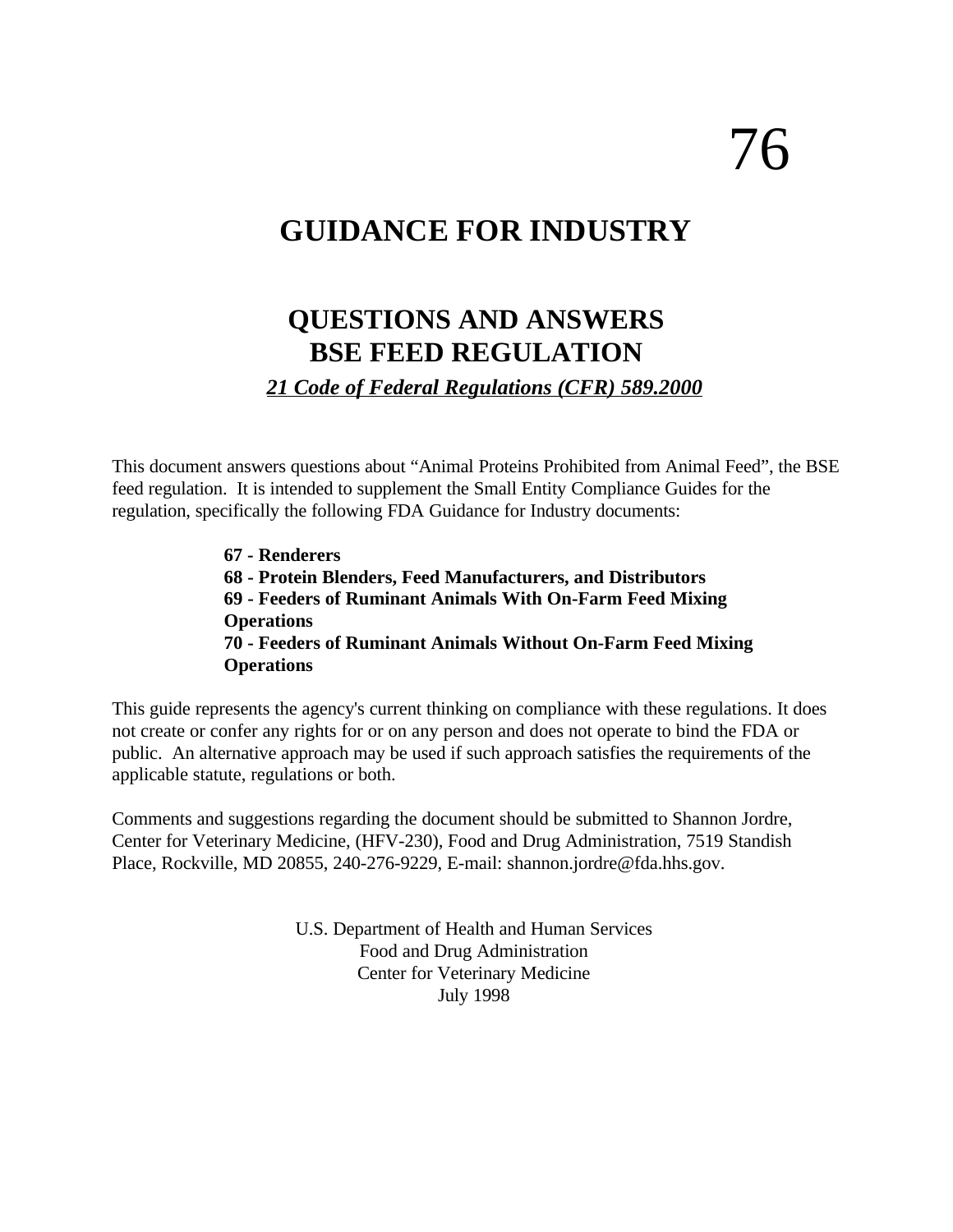# **QUESTIONS AND ANSWERS BSE FEED REGULATION**

# *21 Code of Federal Regulations (CFR) 589.2000*

#### **U.S. FOOD AND DRUG ADMINISTRATION (FDA) Center for Veterinary Medicine (CVM) July, 1998**

#### **Introduction:**

This document answers questions about "Animal Proteins Prohibited from Animal Feed", the BSE feed regulation. It is intended to supplement the Small Entity Compliance Guides for the regulation, specifically the following FDA Guidance for Industry documents:

**67 - Renderers** 

- **68 Protein Blenders, Feed Manufacturers, and Distributors**
- **69 Feeders of Ruminant Animals With On-Farm Feed Mixing Operations**

**70 - Feeders of Ruminant Animals Without On-Farm Feed Mixing Operations** 

The Small Entity Compliance Guides are available through the Internet at ([http://www.fda.gov/AnimalVeterinary/GuidanceComplianceEnforcement/](http://www.fda.gov/AnimalVeterinary/GuidanceComplianceEnforcement/ComplianceEnforcement/BovineSpongiformEncephalopathy/default.htm) ComplianceEnforcement/BovineSpongiformEncephalopathy/default.htm)

#### **Inquiries:**

.

# **Q1. Where can I direct any questions on the BSE regulation that are not answered by this document or the Small Entity Compliance Guides?**

A. Please direct your questions to Shannon Jordre, Center for Veterinary Medicine, Division of Compliance, HFV-230, 7519 Standish Place, Rockville, Maryland 20855 (240-276-9229). The questions can be faxed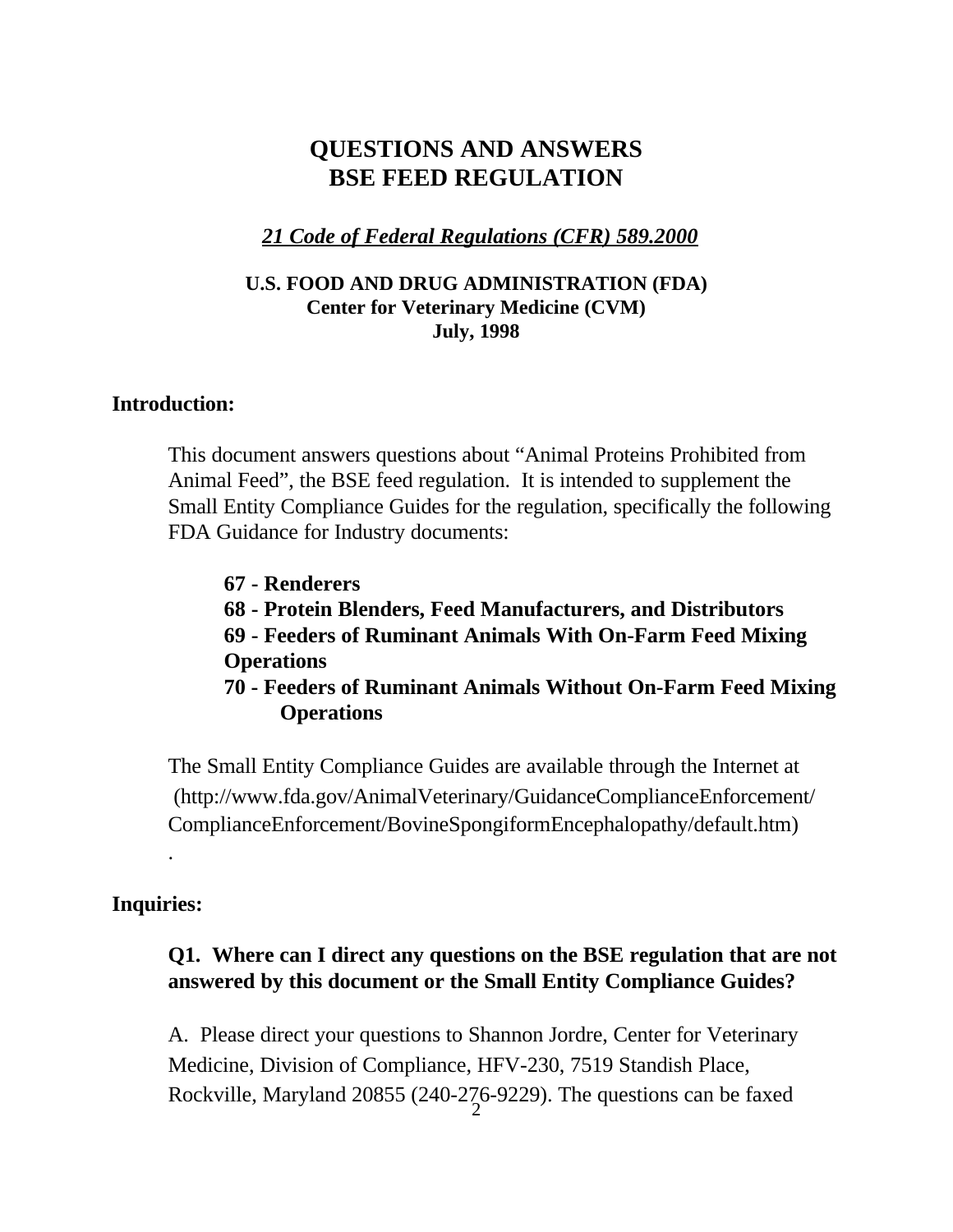to (240-276-9241) or sent by email to shannon.jordre@fda.hhs.gov.

#### **Effective Dates:**

#### **Q2. When was the regulation effective?**

A. It was effective August 4, 1997. Printed packaging, labels, labeling and finished products manufactured before the publication of the final regulation (June 5, 1997) were allowed to be used until October 3, 1997.

# **Q3. I have seen several products that appear to be covered by the regulation. Should they have the required label statement "Do not feed to cattle or other ruminants" even if they were manufactured before June 5, 1997?**

A. Yes. If they are available for sale or distribution, such products should be relabeled with the cautionary statement and fed only to nonruminants, or disposed of in a way that ensures they will not be fed to ruminants.

#### **Records:**

# **Q4. It appears that mammalian proteins that have been exempted do not have to be labeled with the cautionary statement "Do not feed to cattle or other ruminants." But what about the recordkeeping requirements?**

 all feed they receive that contains animal protein products, whether or not the A. In general, exempted mammalian proteins are not subject to the recordkeeping or any other requirements of the rule. There is one exception, however. Ruminant feeders are required to keep invoices and labeling for animal protein is prohibited material.

# **Q5. If certain products are received in multiple container shipments in a plant that separates prohibited from nonprohibited materials, must records be kept documenting the final disposition of each container**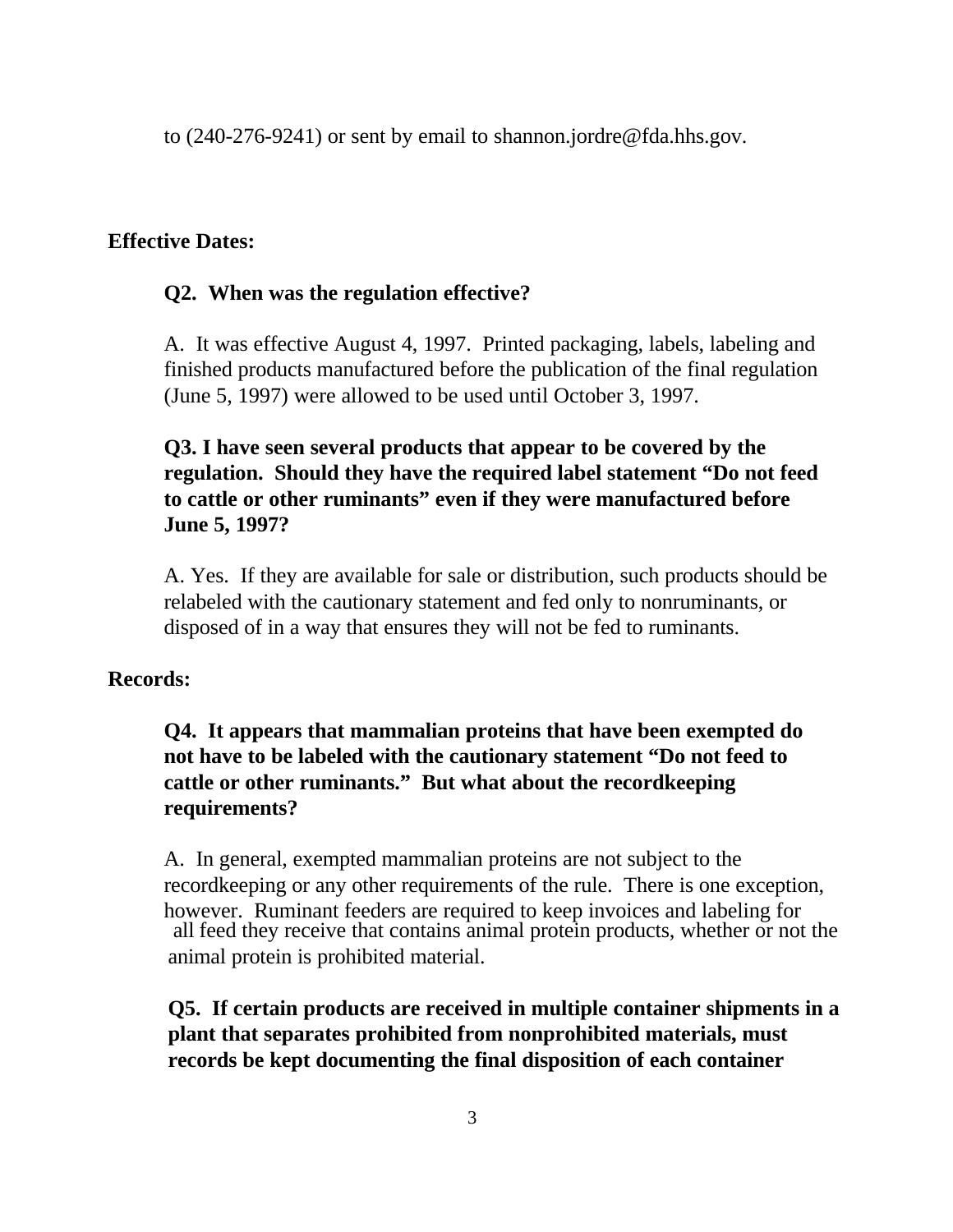#### **versus the entire shipment?**

A. You are not required to document the final disposition of the contents of each incoming container. The regulation requires records sufficient to track the materials through their receipt, processing and distribution. Invoices or similar documents for incoming and outgoing products will satisfy this requirement. Since your firm separates prohibited and nonprohibited materials, however, you are required to provide for measures to avoid commingling and cross-contamination of prohibited and nonprohibited materials. Neither the regulation nor the Small Entity Compliance Guides provide for specific procedures, because of the variation in facilities and the number of different procedures that would be acceptable. However, your measures to avoid commingling and cross-contamination (which need to be documented in written procedures) need to be adequate to prevent commingling of individual containers that hold prohibited and nonprohibited materials and cross-contamination from their contents.

# **Q6. If a Hazard Analysis Critical Control Point (HACCP) plan is adopted for the facility, would this reduce the recordkeeping requirement?**

A. No. The Agency has indicated it would evaluate the use of HACCP at a later date. We do encourage the use of HAACP plans, however, to assist the agency in its evaluation.

# **Q7. My feed mill receives prohibited material, and the material is used to produce feed for nonruminant animals. Am I required to annotate the master and batch production records with a statement identifying the ingredients added as prohibited material?**

A. The regulation does not specifically require that entries be made in the production records. Nor does the Small Entity Compliance Guide for feed manufacturers suggest that this be done. However, if your firm also manufactures feed for ruminant animals using nonprohibited materials, you are required to provide for measures to avoid commingling and crosscontamination of prohibited materials. Your measures to avoid commingling and cross-contamination (which need to be documented in written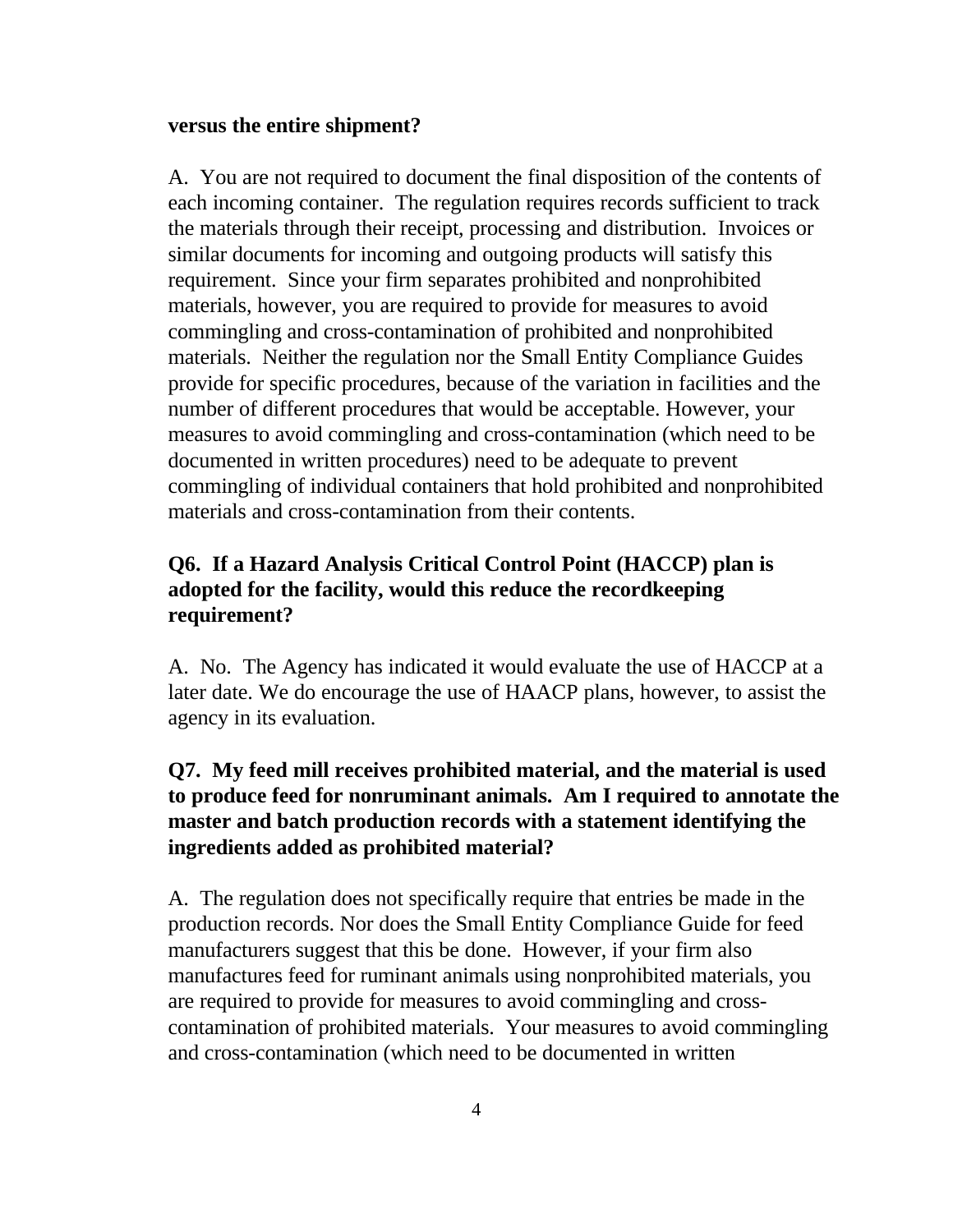procedures) could include entries in production records along with other separation and/or clean-out procedures that would be adequate to prevent commingling and cross-contamination.

# **Q8. My feed mill has a small retail sales section where feed is sold in both bagged and bulk form. Should I record complete sales information for feeds containing prohibited material in order to facilitate a recall if one should be needed?**

A. The regulation requires recordkeeping (and the cautionary statement) for retail sales of all feeds containing prohibited product. This requirement can be met through copies of sales invoices or similar documents. The records should contain the following information:

- C **Date of the sale**
- Name and address of the seller
- C **Name and address of the purchaser**
- C **Identification of the product**
- C **Quantity**

Although this information is not intended specifically for recalls, it would be useful for that purpose.

# **Q9. Do all feed retailers need to keep the records described in answer to the previous question?**

A. Yes. The regulation applies throughout the manufacturing and distribution chain. Therefore, it applies to feed retail operations, whether or not the facility is part of a feed manufacturing operation.

# **Q10. Do ruminant feeders have to maintain records of feeds they receive if the feeds include only nonprohibited protein products such as milk products and feather meal?**

A. Yes. The rule states that you must maintain invoices and labeling for all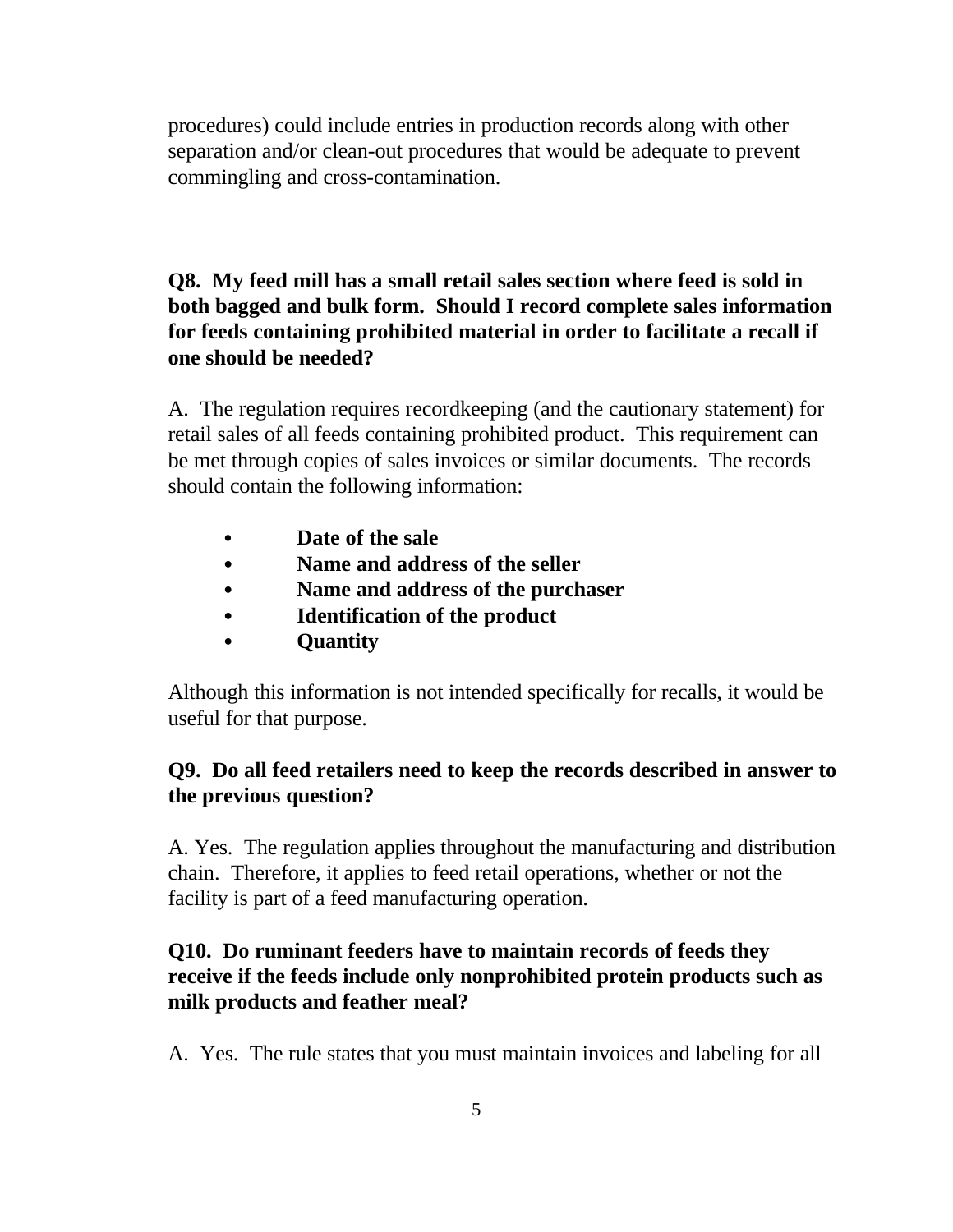feeds you receive containing animal protein products. So, these records must be maintained of all feed containing protein products derived from animals including non-prohibited animal protein products. However, you do not need to keep records of feed containing only protein products derived from plants, such as soybean meal.

#### **Labeling:**

# **Q11. My company collects inedible offal products, including beef, sheep and pork offal, and sells them to other companies. Does my company have to keep records and label these products?**

A. If you sell the offal to traditional renderers, the regulation does not require that you keep records or label the products**.** However, renderers may impose their own requirements on you so that they can assure compliance with the regulation. FDA has suggested that renderers who separate prohibited from nonprohibited material may wish to have assurance from their supplier of nonprohibited material about the product's contents. This could include a certification from the supplier, or specification of source in a business contract.

However, if you sell the offal to feed manufacturers or others who are not traditional renderers, you are considered a "renderer" under the regulation and are subject to the recordkeeping and labeling requirements. This is true whether you subject the materials to minimal processing or do not process the materials in any way.

# **Q12. I produce a product containing mostly hog hair but also a small amount of beef hair. The product has been cooked at 260°F for at least 30 minutes, then screened out in the milling process and hydrolyzed. Am I required to put the statement "Do not feed to cattle or other ruminants" on the label?**

A. Yes. There is no exemption for the beef hair, which is a mammalian protein. FDA does not consider the processing you describe to be adequate to inactivate the agent that causes BSE.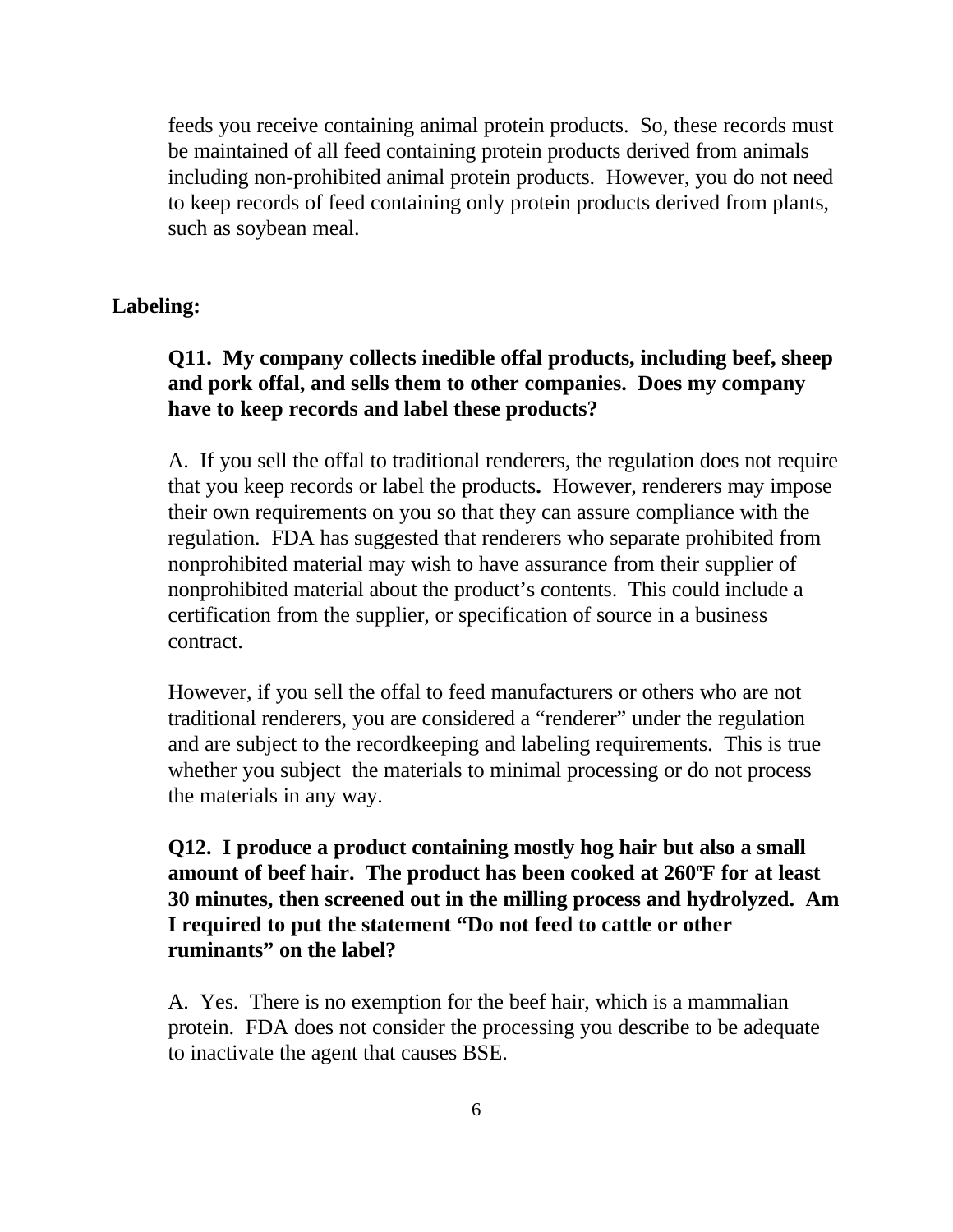# **Q13. Can damaged and distressed pet food be salvaged by feeding it to food-producing animals?**

A. Damaged and distressed pet food may be salvaged as **nonruminant** feed but because it contains or may contain prohibited material, it must be labeled with the caution statement "Do not feed to cattle or other ruminants," and records of its distribution maintained.

#### **Non-Prohibited or Prohibited Product:**

#### **Q14. Are paunch and paunch products prohibited?**

A. The paunch is the cow's stomach excluding the contents. The paunch, itself, is considered an animal protein subject to the rule. The paunch contents (ingested feed and water) are not subject to the rule and therefore are not prohibited. The Agency understands that in the process of removing the contents a very small amount of paunch tissue may be introduced into the contents. The Agency does not believe this poses enough concern to prohibit the use of the contents at this time.

#### **Q15. If "specified bovine offal" (SBO) is removed from the carcass, will the rest of the carcass be considered exempt?**

A. No. All protein from bovine tissue is prohibited except blood and blood products, milk products, gelatin and inspected meat products which have been cooked and offered for human food and further heat processed for animal feed.

# **Q16. Are bone meal and bone byproducts mammalian tissues, and are they prohibited material?**

A. Both bone meal and bone byproducts contain proteins from mammalian tissue. They are prohibited material unless they are pure swine or horse products. The regulation prohibits the feeding to ruminants of all proteins from mammalian tissue unless specifically exempted.

#### **Q17. Do all exempt materials have the same status? It seems that**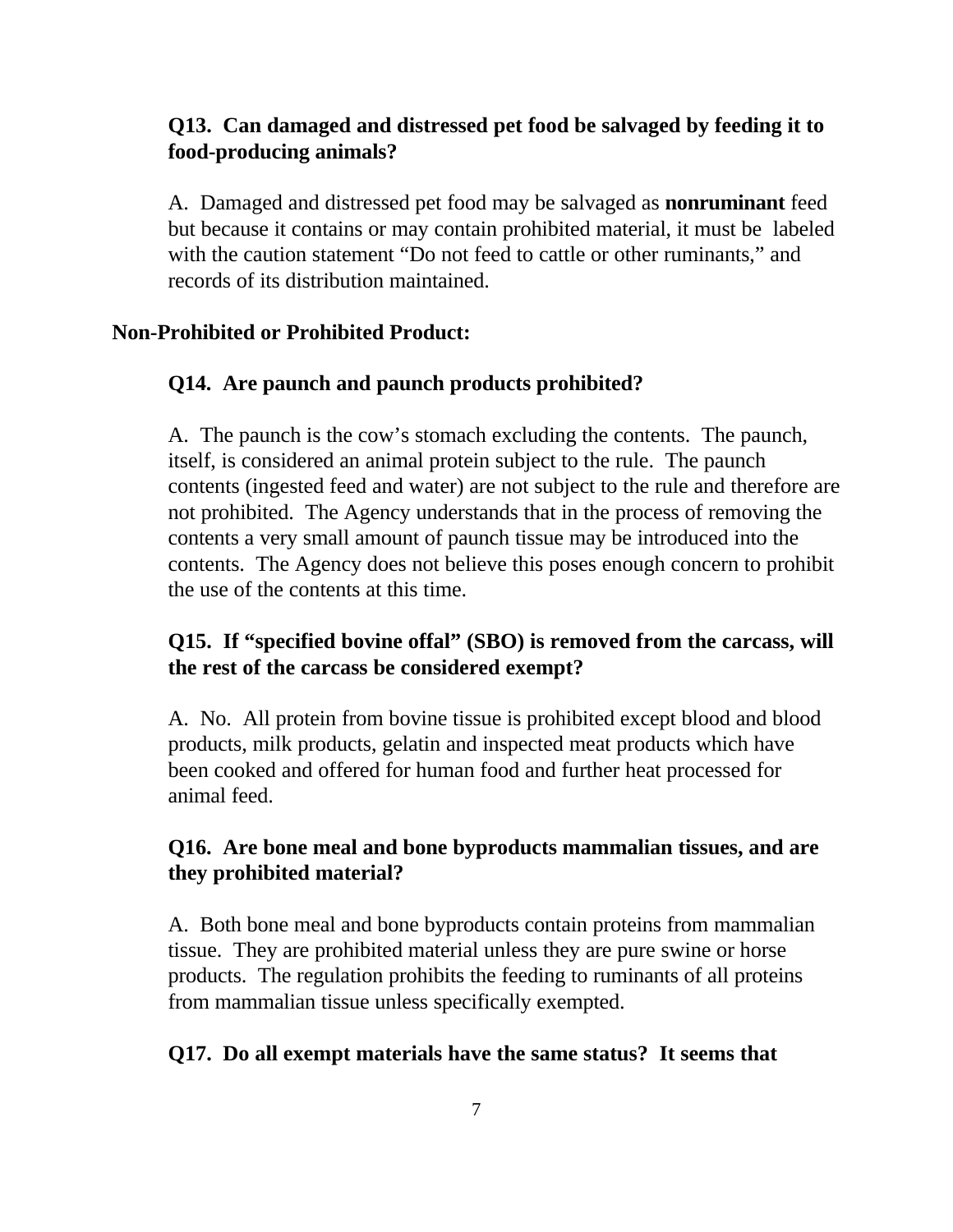#### **mammalian protein tissue from pigs or horses could be more of a concern to the Agency than milk processing waste.**

A. All exempt materials have the same status. They are all exempt and not subject to the requirements of the rule.

# **Q18. My company processes fresh pork and other processed pork items. My company also renders pork byproducts. In the past we have rendered a tiny portion of rejected beef items that are returned to us from the marketplace. Does this subject us to the rule?**

A. Not if the beef products meet the requirement of the regulation. Beef products such as hot dogs and ready-to-eat deli meats which have been inspected, cooked, and offered for human food may be rendered and are exempt from the rule after rendering. This is covered by the exemption for inspected meat products which have been cooked and offered for human food and then further heat processed.

# **Q19. Does the exemption for products that have been cooked, offered for human food and then further heat processed require that the products be sent to the marketplace and then returned in order to be exempt?**

A. No, it is sufficient that the products have been cooked in anticipation of entering the marketplace. Those products such as hot dogs, which have been cooked, and completely prepared for entering the marketplace, and then rejected from the marketplace for quality control reasons, will be considered exempt.

# **Q20. What does "further heat processed," as used in the previous question, mean?**

A. The regulation does not specify what constitutes acceptable heat processing because of the variety of commercial processes and the variations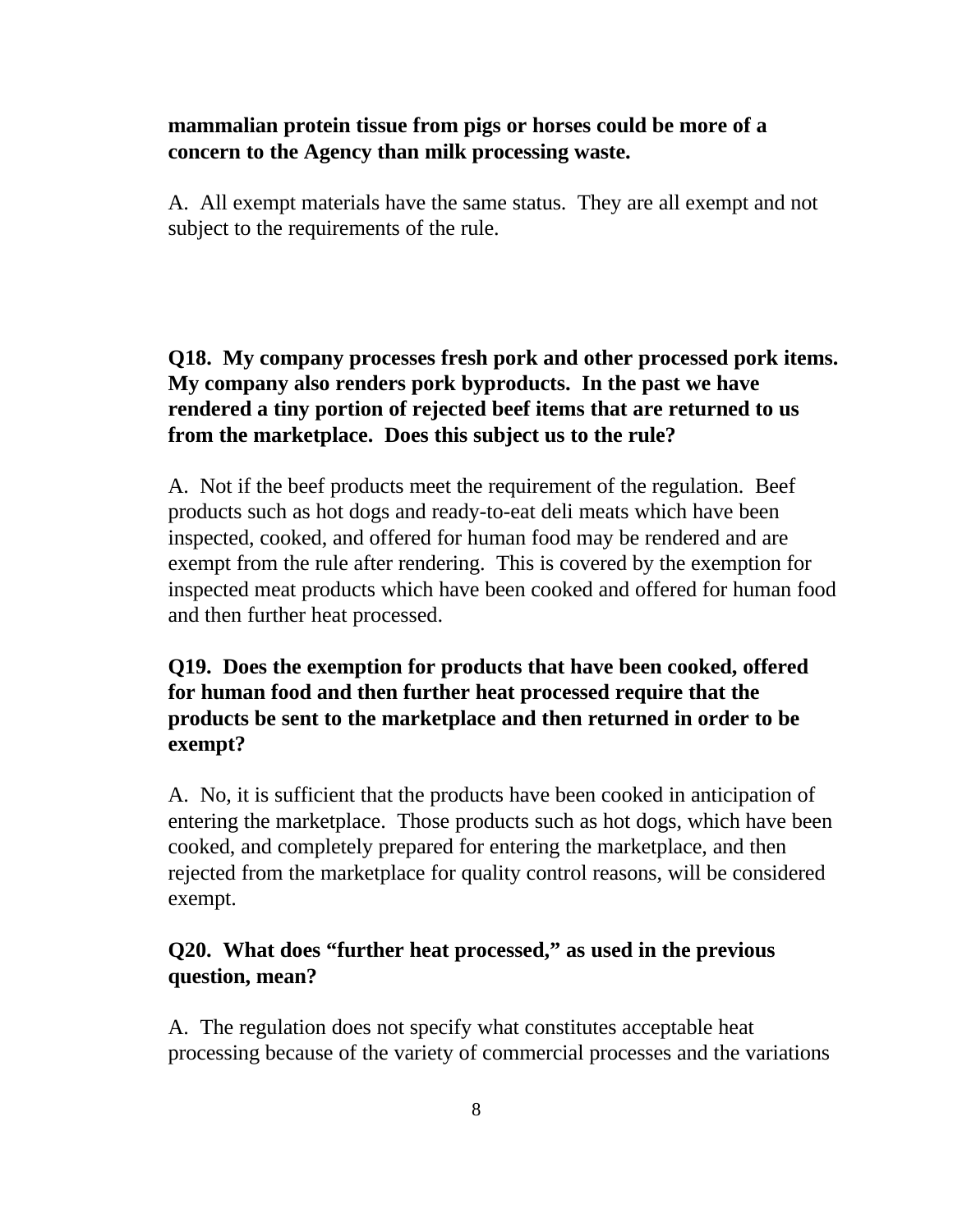in temperature which could be used for heat processing.

Following are examples of acceptable "further heat processing":

- Traditional rendering processes;
- Extrusion and cooking at 212 degrees Fahrenheit for 30 minutes, as required for garbage under the Swine Health Protection Act;
- Pelleting, if the plate waste in the pellet conditioner reaches an internal temperature of at least 190 degrees Fahrenheit, and the retention time is such that the total heat energy applied is similar to that achieved in the extrusion processes or required by the Swine Health Protection Act;
- Pelleting at temperatures similar to those used in traditional rendering or the holding of pellets at temperatures to comply with the Swine Health Protection Act.

Other methods could meet the "further heat processing" requirement; information on other methods would need to be submitted to CVM.

# **Q21. A USDA-inspected facility processes edible beef stock or broth from edible and inspected beef bones, making a meat and bone meal product. Does the meat and bone meal product require the labeling "Do not feed to cattle or other ruminants"?**

A. Yes. A "meat and bone meal" product by definition contains protein, and is not exempt unless manufactured from pure pork or horse material. Bone contains protein in the form of the marrow and collagen.

# **Q22. Does this mean that every product whose name includes "bone" is prohibited?**

A. No. Products meeting the Association of American Feed Control Officials (AAFCO) definitions of Bone Ash, Bone Phosphate, Bone Charcoal and Bone Charcoal, Spent are exempt because by definition they do not contain protein.

# **Q23. Is "gel bone" prohibited material?**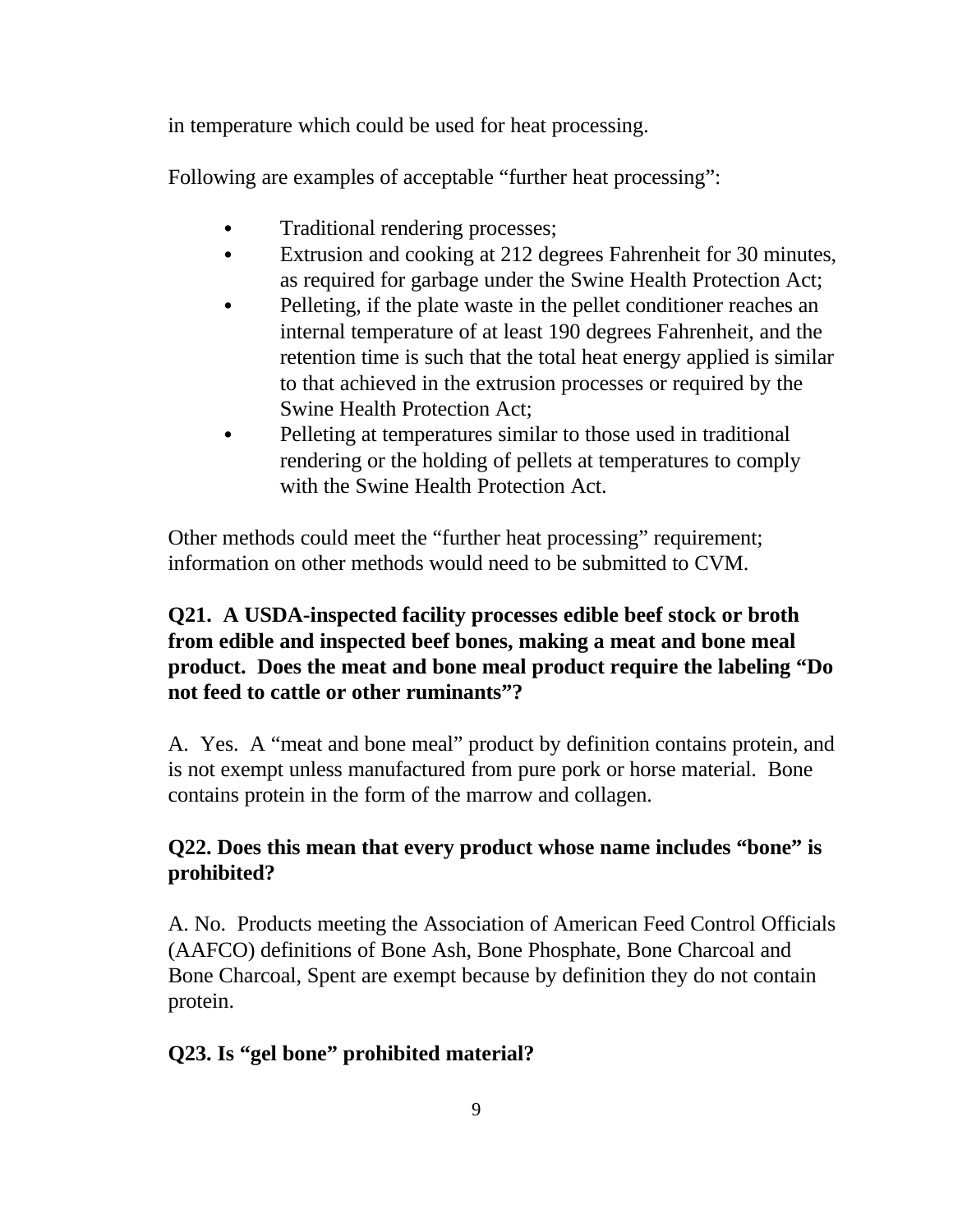A. Yes, unless it is from pure pork or horse material. Gel bone is bone that has been coarsely crushed, rinsed and degreased. It is usually intended for use in making gelatin.

#### **Q24. Is collagen exempt under the BSE rule since it is "unprocessed" gelatin?**

A. Collagen is not exempt, unless it is obtained from pure pig or horse material. However, gelatin is exempt under the BSE regulation. Data available to the FDA suggests that gelatin does not transmit the transmissible spongiform encephalopathy (TSE) agent. The conventional manufacturing process for gelatin has been demonstrated to inactivate, in a significant way, any residual activity that may have been present in source tissues. But see the answer to the next question.

### **Q25. If I use collagen to formulate a deer feed, do I have to comply with the rule?**

A. Collagen is a protein found in all mammals and is not specifically exempt from the BSE rule. Furthermore, collagen is not a recognized feed term, and its listing in the ingredient list could cause the product to be misbranded. Collagen protein is a starting material for gelatin; however, unprocessed collagen is not gelatin and does not categorically qualify for the gelatin exemption. Products in the market referred to as "hydrolyzed collagen" or similar type names may be a "feed grade" gelatin, since the term "feed grade" can be used to indicate products suitable for animal consumption. Whether these types of "hydrolyzed collagen" products qualify for the gelatin exemption are handled on a case-by-case basis. The decision is based on the starting material and the process. Information on the starting material and the process should be submitted to CVM for comment.

# **Q26. Can chicken litter be fed to cattle if the poultry might have been fed prohibited material?**

A. Yes. The FDA has no evidence that the agent that causes BSE would survive the chicken intestinal tract. FDA expects the states to require recycled animal waste to conform to the definitions promulgated by the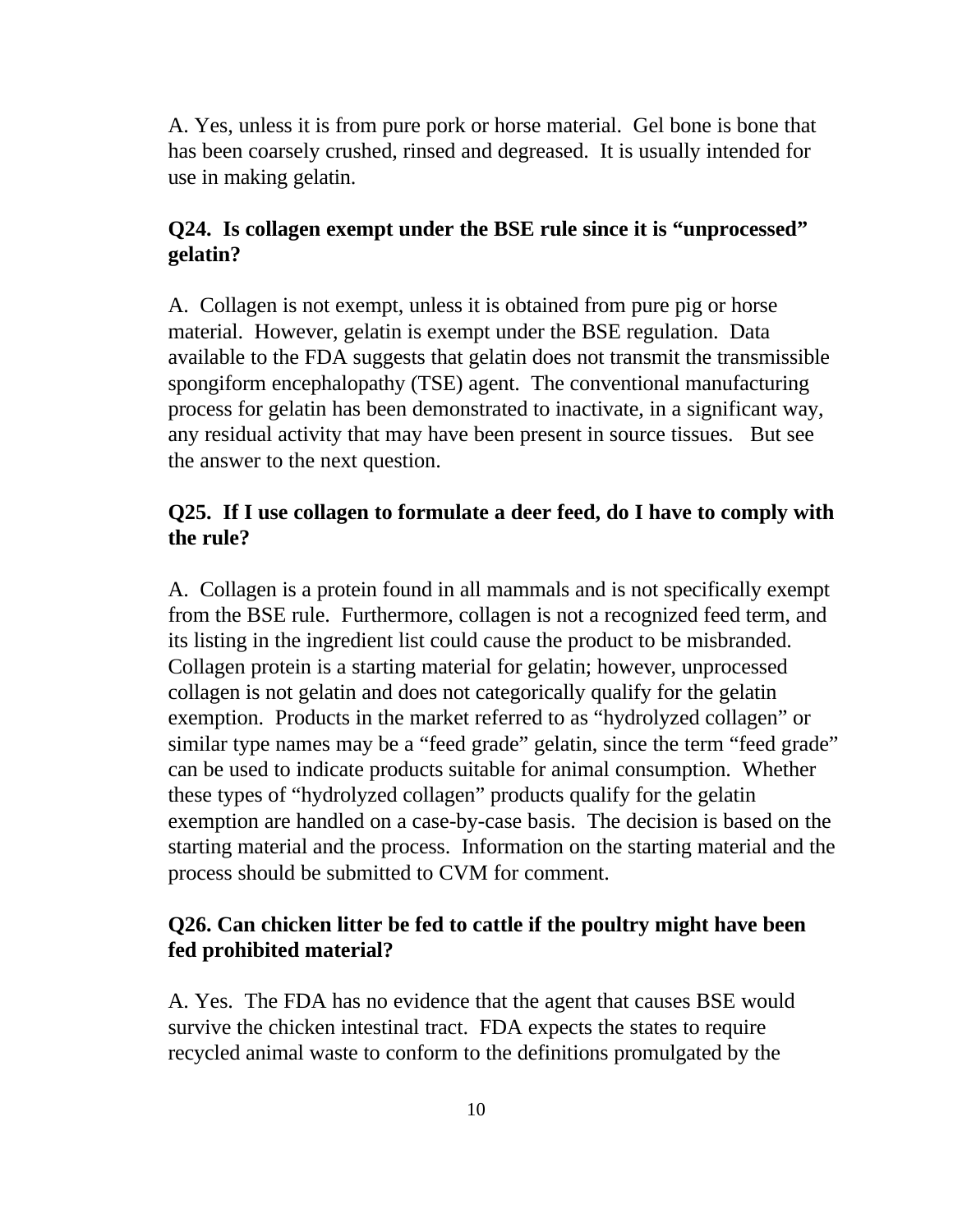Association of American Feed Control Officials (AAFCO) as published in its official publication and as described in its "Model Regulations for Processed Animal Waste Products as Animal Feed Ingredients." Under the AAFCO Model Regulation, in order for this product to be used in a commercial feed, it must be registered/licensed within a State, and be assayed periodically for *Salmonella* and *E. coli* bacteria, heavy metals, pesticides, drugs, parasitic larva or ova, and mycotoxins.

#### **Q27. Can uncooked pizza dough that may contain beef materials be fed to ruminants?**

A. No. The pizza would have to have been inspected, cooked and offered for human consumption, and further processed before it would qualify for the "plate waste" exception.

#### **Single Species Slaughter Facilities:**

**Q28. I am a renderer and I intend to separate prohibited material from nonprohibited material. Why must I obtain my exempt material from a single species slaughter facility as long as I comply with the separation requirement?** 

A. FDA has no regulatory authority over the slaughterhouses, so the agency could not require them to have the separation or cleanout procedures which would be necessary to provide adequate protection.

**Q29. My company slaughters pigs and lamb in separate facilities. We render the pig offal, but send the lamb offal to another facility for rendering. Waste water from the separate facilities is collected in a common area and then flocculated to suspend the solids from the separate kill floors. The solids, a mud-like material, are returned to the pork rendering operation. May we treat the rendered pork products as if it came from a single species slaughter facility?** 

A. No. The solid material which you return to the pork rendering operation contains some portion of lamb offal from the kill floor. The addition of this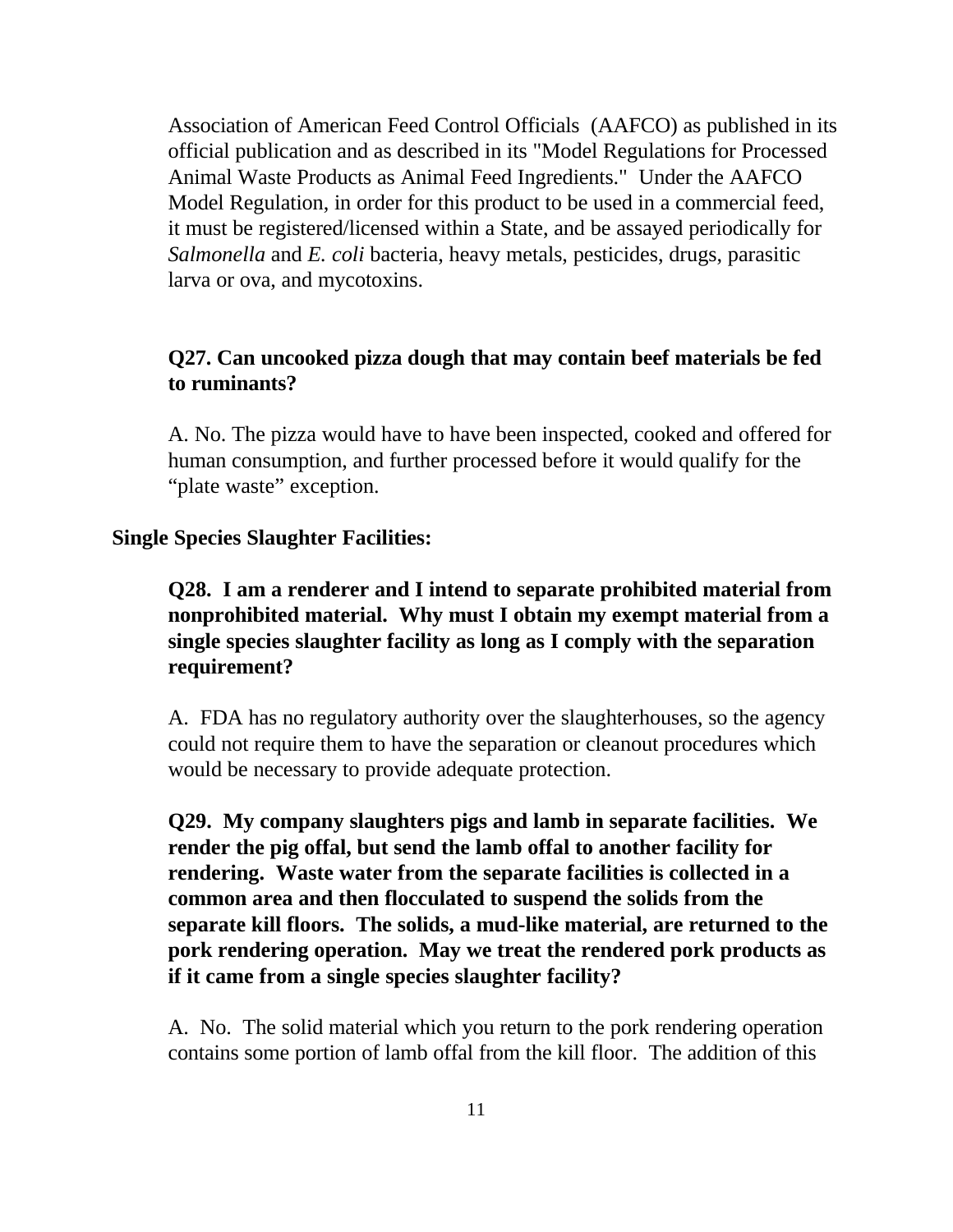prohibited mammalian product to the pork materials requires that you label the material "Do not feed to cattle or other ruminants," and comply with the other requirements of the rule.

#### **Separation of Prohibited and Nonprohibited Materials:**

**Q30. May prohibited and non-prohibited products be stored in the same cooler so long as each product is in a separate container, is properly labeled, and there are established procedures to prevent commingling and cross-contamination of products?** 

A. Yes. It is likely that any method will be acceptable to FDA as long as it achieves its intended purpose -- prevention of commingling or crosscontamination.

### **Q31. Is it necessary to control dust on bin tops to prevent prohibited product particles from entering nonprohibited product?**

A. Yes. The rule states that you must use procedures adequate to prevent cross-contamination. If your firm has a dust problem that results in prohibited material contaminating nonprohibited product, then you have not met the requirements of the rule.

#### **Clean-out:**

### **Q32. What procedures are considered acceptable by FDA for cleaning loadout bins?**

A. Clean-out could be accomplished by physical clean-out, flushing, sequencing or other means that are adequate to prevent carryover of prohibited materials into nonprohibited materials. The Small Entity Compliance Guides provide additional guidance on clean-out methods. Upon request, CVM's Division of Compliance (see address and phone number on page 1) will comment on specific clean-out procedures that a firm is planning is to use.

#### **Q33. The Small Entities Compliance Guide for Renderers states that**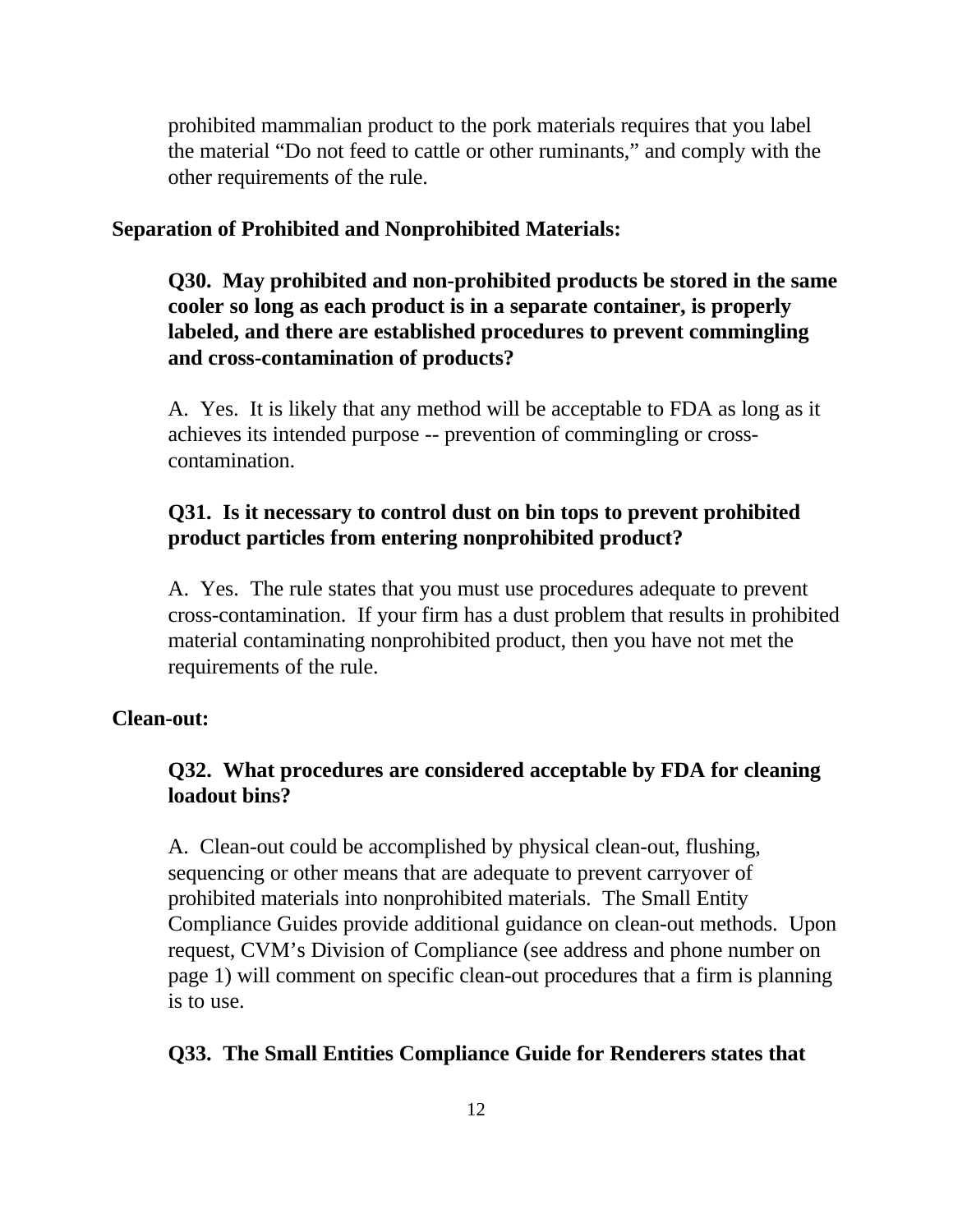**flushing volume of nonprohibited material should be equal to one complete change of operating volume. My operation has a 10-ton capacity. Does this mean I have to run 10 tons of nonprohibited material through my operation?** 

A. Not necessarily. The rule itself requires only that procedures be in place to avoid cross-contamination. The Small Entity Compliance Guide for Renderers states that flushing with a complete change of operating volume will satisfy this condition. If you have established a different volume and/or procedure that will also prevent cross-contamination, you may use it. For feed manufacturing operations, off-farm or on-farm, the guide states that the volume of flushed material should be sufficient to prevent carryover of products that contain or may contain prohibited material. Feed mill operators should determine their feed mills' individual characteristics and apply appropriate time and volume requirements for flushing materials. Additional guidance appears in the Small Entity Compliance Guides.

#### **Q34. Is it permissible to load nonprohibited protein in the same loadout bay as prohibited material when separate conveyance systems are used?**

A. Yes, as long as the clean-out procedure that you establish is adequate to prevent cross-contamination.

# **Q35. In addition to providing rendered, non-prohibited product for feeding to ruminants, my firm grinds 4-D meat (meat from dead, dying, diseased or disabled animals) primarily for pet food markets. The 4-D meat is usually ground and frozen but not heat processed. What are the clean-out guidelines for processing these products?**

A. We assume that the 4-D meat includes prohibited material, that is, it is not pure horse or pig material. If the two operations share common equipment, your firm needs to follow the clean-out guidelines in the Small Entity Compliance Guide for Renderers. Washing the grinders with soap is an acceptable example. "4-D" processing operations are subject to the same rules as renderers since the regulation defines "renderer" to include any firm or operation that processes animals unfit for human consumption. Whether or not the two operations share common processing equipment, your firm needs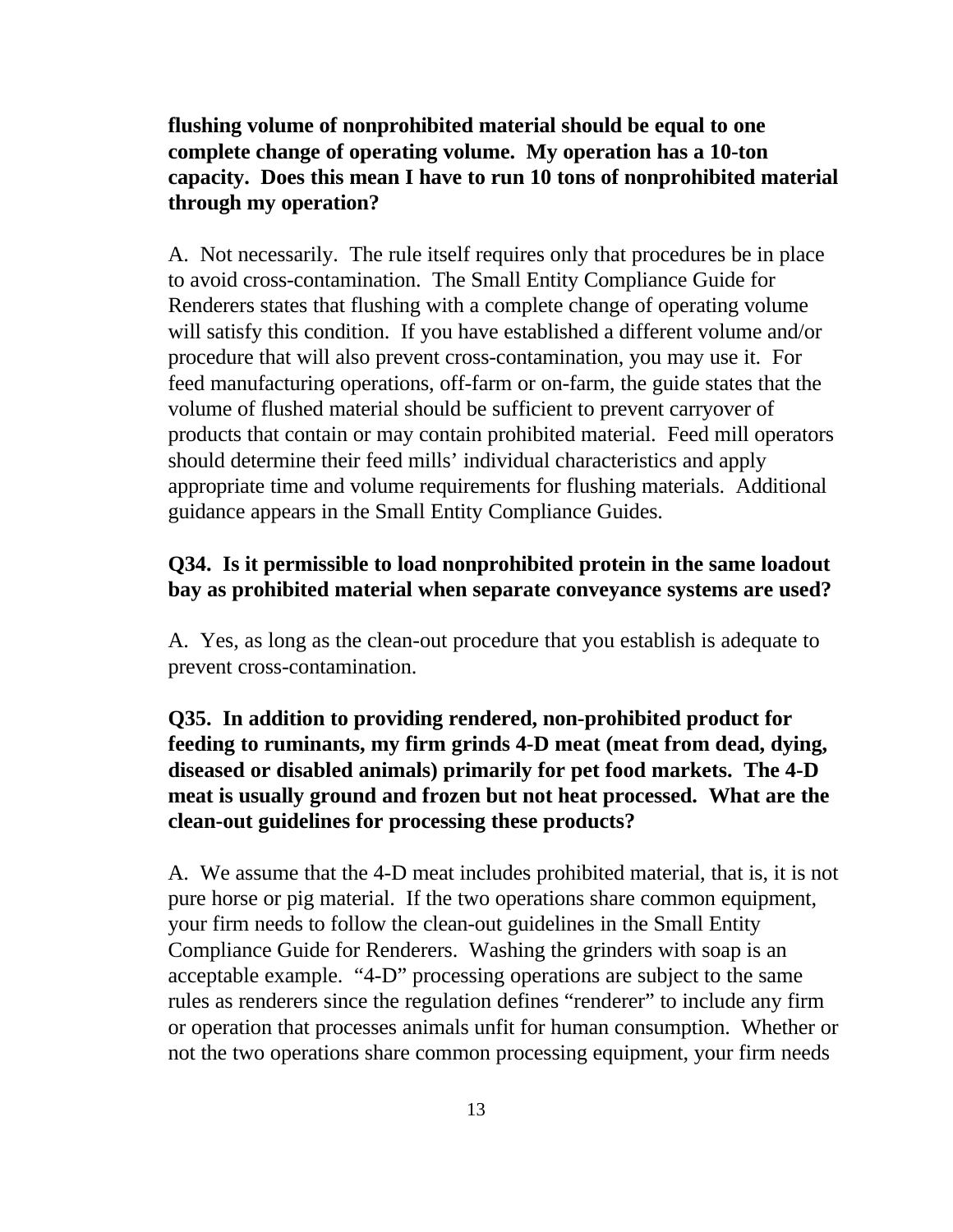to take steps to avoid commingling of the prohibited and nonprohibited materials.

#### **Q36. Will washing be considered adequate clean-out for small Rubbermaid containers, barrels, totes and/or combo bins?**

A. Yes.

**Imports:** 

#### **Q37. Who has the responsibility for assuring that imported meat and bone meal is in compliance with the rule?**

A. The firm or individual that enters or intends to enter the product into domestic commerce should determine the origin and species of the imported product to be assured that any prohibited material is handled in compliance with the regulation. Import of all mammalian protein products from certain countries is prohibited by U.S. Department of Agriculture (USDA) regulations.

# **Q38. What is necessary to establish whether an imported mammalian protein product intended for animal feed use contains prohibited material and therefore must comply with the rule?**

A. At this time, we are suggesting that the importer request certification from the exporting country that the product does or does not contain prohibited product.

#### **Exports:**

# **Q39. Are prohibited products that are ordinarily subject to the rule required to comply with the labeling requirements if the products are intended for export?**

A. No. However, prohibited protein products destined for export, like all other exported food products, must be marked "For Export Only" on the shipping containers, if appropriate, and on documents accompanying the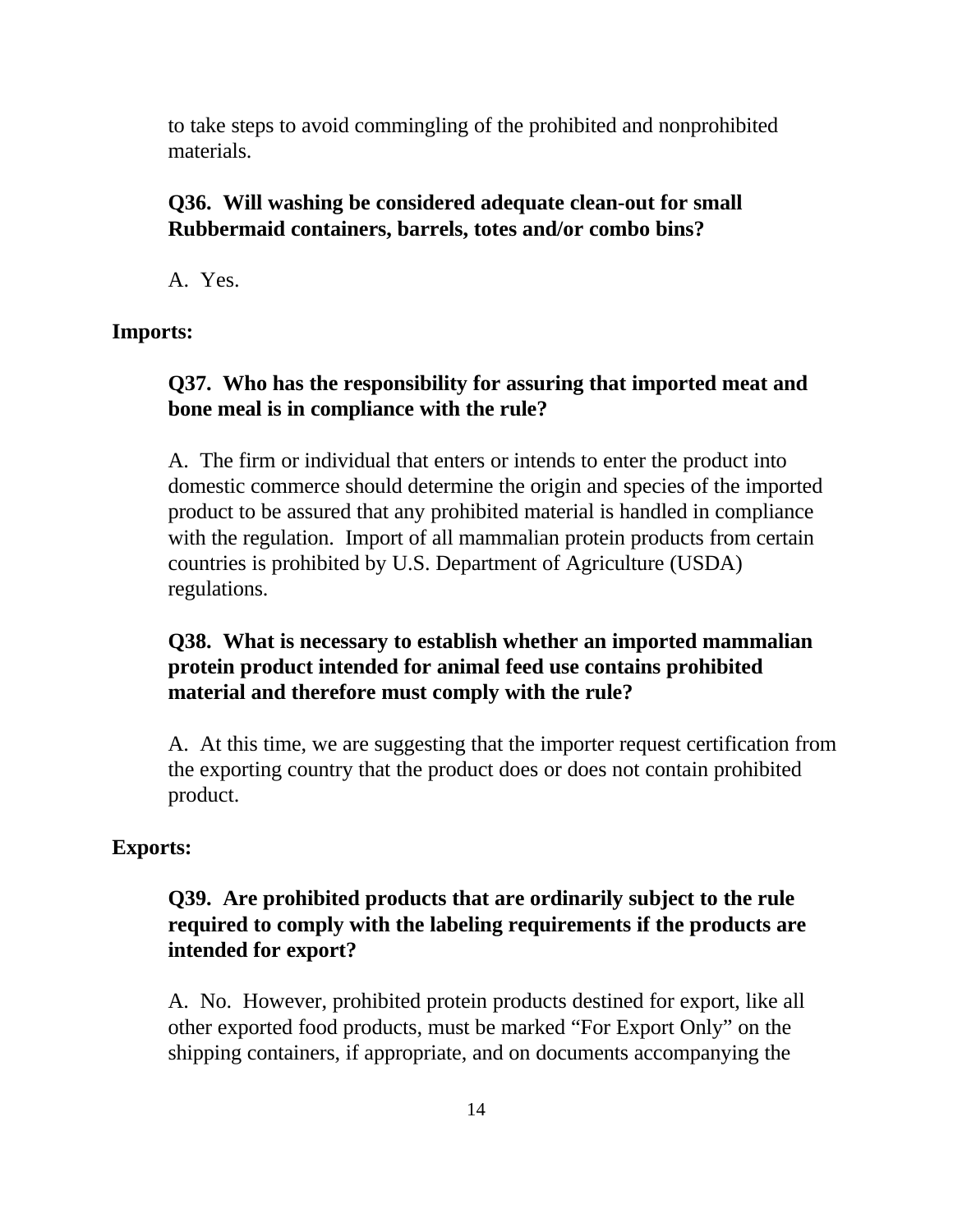shipment. Other legal requirements for exported products must also be met.

Any prohibited product destined for export which is diverted into domestic commerce will be subject to all the requirements of the regulation. Responsibility for assuring that the products are not diverted into domestic commerce rests with the owner of the product.